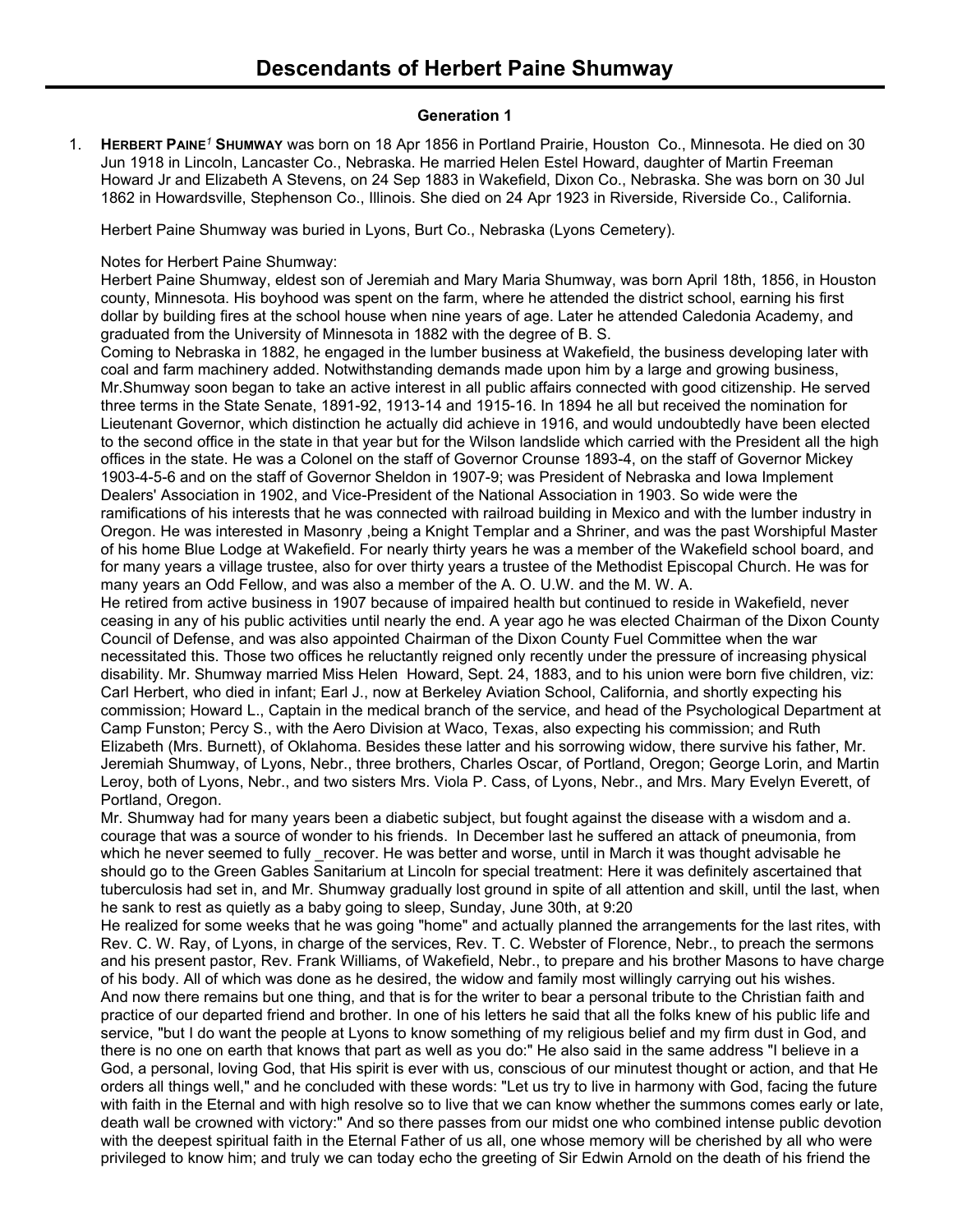### **Generation 1 (con't)**

immortal Tennyson. No moaning of the bar; sail forth, strong ship, Into that gloom which has God's face for a far light.

Not a dirge, but a proud farewell from each fond lip, And praise, abounding praise, and fame's faint star light.

No moaning of the bar; musical drifting Of time's waves, turning to the eternal sea, Death's soft wind all thy gallant canvas lifting, And Christ thy Pilot to the peace to rest.

The funeral was held in the Lyons M. E. Church Tuesday and the remains interred in the cemetery here. The services conducted by Revs. Williams of Wakefield T.W.Webster of Florence and C.V. Ray of this place after which the Masons took charge of the ceremonies.

will #10837 Riverside Co., CA

Helen Estel Howard was buried in Lyons, Burt Co., Nebraska (Lyons Cemetery).

Notes for Helen Estel Howard: She was known as "Nellie"

Herbert Paine Shumway and Helen Estel Howard had the following children:

i. CARL HERBERT*<sup>2</sup>* SHUMWAY was born on 12 Mar 1885 in Wakefield, Dixon Co., Nebraska. He died on 12 Sep 1886 in Wakefield, Dixon Co., Nebraska.

Carl Herbert Shumway was buried in Lyons, Burt Co., Nebraska (Lyons Cemetery).

- ii. EARL JEREMIAH SHUMWAY was born on 09 Nov 1886 in Wakefield, Dixon Co., Nebraska. He died on 27 Dec 1967 in Coachella, Riverside Co., California.
- iii. HOWARD PAINE SHUMWAY was born on 12 Oct 1890 in Wakefield, Dixon Co., Nebraska. He died on 20 Feb 1968 in Riverside Co., California.

Howard Paine Shumway was buried in Coachella, Riverside Co., California (Coachella Valley Cemetery).

Notes for Howard Paine Shumway:

death - Helen Burnett Sieger (niece's) records. He was known as Deacon because he was solemn as a child.

iv. PERCY STEPHENS SHUMWAY was born on 06 Jan 1892 in Wakefield, Dixon Co., Nebraska. He died on 16 Feb 1945 in Thermal, Riverside Co., California. He married Nina Elizabeth Paul, daughter of William L. Paul and Nettie C. Howard, about 1935 in Yuma, Yuma Co., Arizona. She was born on 19 Oct 1888 in Nebraska. She died on 27 May 1984 in Palm Springs, Riverside Co., California.

Percy Stephens Shumway was buried on 17 Feb 1945 in Coachella, Riverside Co., California (Coachella Valley Cemetery).

Notes for Percy Stephens Shumway: death - Helen Burnett Sieger (niece's) records. He was know in the family as Perce (spelled Perc) HBS said (12/17/2003) that after his death Ruth found his false teeth in Nina's bed,.

Will #10334

Notes for Nina Elizabeth Paul: Nina wrote "Your Desert and Mine," a history of the Paul family in the Coachella Valley of California.

In 1930 Nina E. Rauk is living in Coachella age 42, m age 19 in NE occupation writer

2. v. RUTH ELIZABETH SHUMWAY was born on 03 Mar 1895 in Wakefield, Dixon Co., Nebraska. She died on 27 Jan 1950 in Indio, Riverside Co., California. She married (1) JEROME BENJAMIN BURNETT, son of Lewis Compton Burnett and Emma Caroline Berry, on 04 Mar 1917 in Hoboken, Hudson Co., New Jersey. He was born on 15 Apr 1891 in Nebraska City, Otoe Co., Nebraska. He died on 04 Jan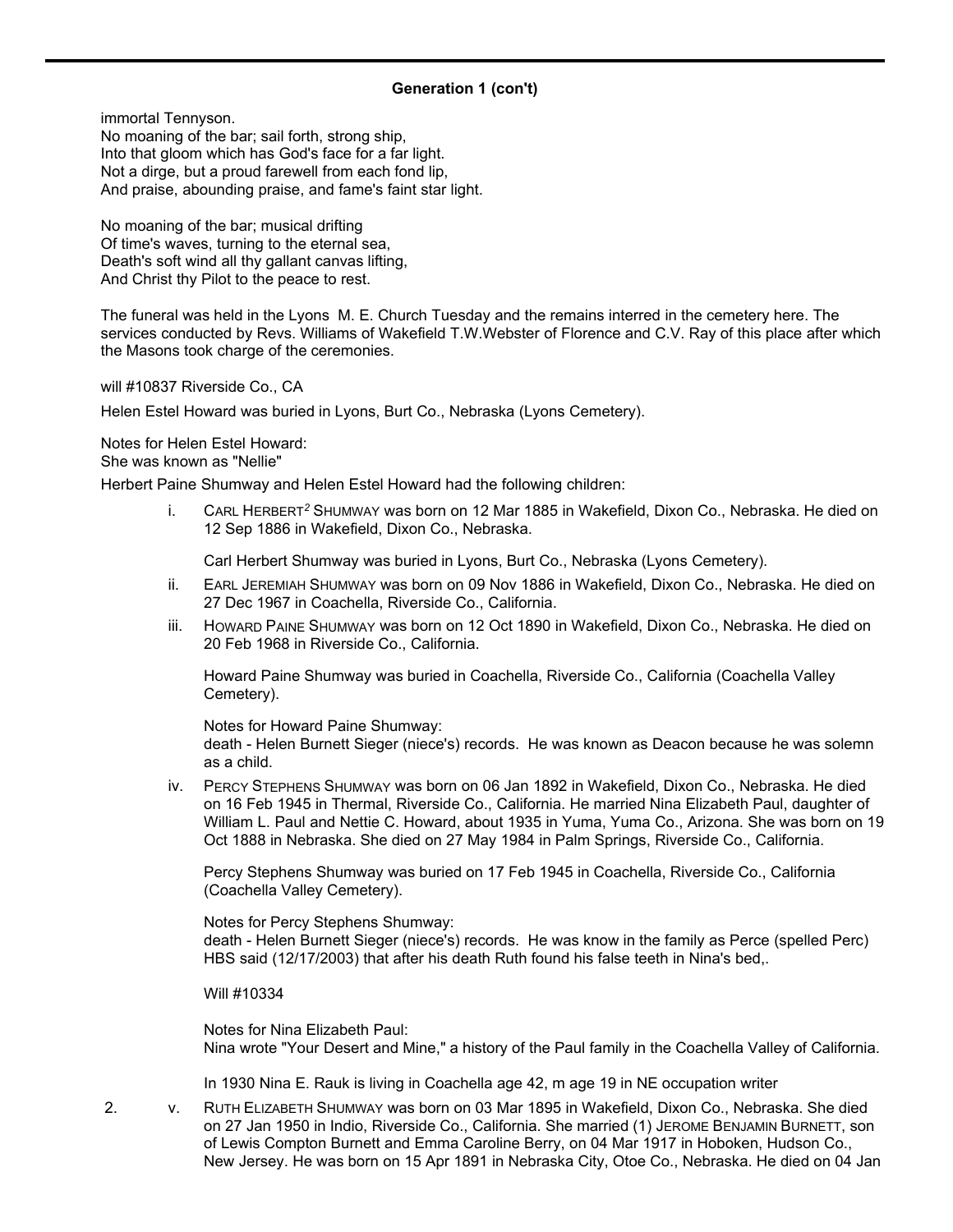# **Generation 1 (con't)**

1953 in Thermal, Riverside Co., California. She married (2) UNKNOWN.

#### **Generation 2**

2. **RUTH ELIZABETH***<sup>2</sup>* **SHUMWAY** (Herbert Paine*<sup>1</sup>* ) was born on 03 Mar 1895 in Wakefield, Dixon Co., Nebraska. She died on 27 Jan 1950 in Indio, Riverside Co., California. She married (1) **JEROME BENJAMIN BURNETT**, son of Lewis Compton Burnett and Emma Caroline Berry, on 04 Mar 1917 in Hoboken, Hudson Co., New Jersey. He was born on 15 Apr 1891 in Nebraska City, Otoe Co., Nebraska. He died on 04 Jan 1953 in Thermal, Riverside Co., California. She married (2) **UNKNOWN**.

Ruth Elizabeth Shumway was buried in Indio, Riverside Co., California (Coachella Valley Cemetery).

Notes for Ruth Elizabeth Shumway: Will #13155 Riverside, CA

Jerome Benjamin Burnett was buried on 06 Jan 1953 in Indio, Riverside Co., California (Coachella Valley Cemetery).

Notes for Jerome Benjamin Burnett:

Jerome was a petroleum engineer and later a vice-president with Standard Oil of New Jersey. He was widely travelled. Wrote much of an autobiography before his death.

Will/Estate number # 14991 Riverside Co., CA

Jerome Benjamin Burnett and Ruth Elizabeth Shumway had the following children:

i. HELEN CAROLINE*<sup>3</sup>* BURNETT was born on 19 Mar 1918 in Norman, Cleveland Co., Oklahoma. She died on 18 Oct 2009 in Ojai, Ventura Co., California. She married (1) WILLIAM ALFRED LUCKING JR., son of William Alfred Lucking and Catherine Jane Eustis, on 12 Sep 1941 in Wayne, Kane Co., Illinois. He was born on 10 Jun 1917 in Detroit, Wayne Co., Michigan. He died on 05 Feb 2007 in Ojai, Ventura Co., California. She married (2) RICHARD JOSEPH SIEGER, son of William Edward Sieger and Adele Mary Zwaska, on 23 Jun 1966 in Portuguese Bend, Los Angeles Co., California. He was born on 13 Feb 1922 in Inglewood, Los Angeles Co., California. He died on 30 Dec 2008 in Ojai, Ventura Co., California.

Notes for William Alfred Lucking Jr.:

WAL was until his retirement a distinguished attorney in Ventura Co, CA. He was the executive officer on a radar picket - USS Pritchett (DD-561), a Fletcher-class destroyer, in WWII; he received the bronze star. He enjoyed sailing, body surfing and archeology, among other things.

Notes for Richard Joseph Sieger: Dick is a retired Certified Public Accountant who began with a BS in Chemistry, went into the Navy after graduation, and was trained as a meteorologist.

ii. JEROME BURTON BURNETT was born on 10 Mar 1923 in Riverside, Riverside Co., California. He married Inin Anne Clunies-Ross, daughter of John Sydney Clunies-Ross and Rose Alexandra Nash, on 27 Jan 1949 in Pasadena, Los Angeles Co., California. She was born on 17 May 1927 in Kensington, London, England.

Notes for Inin Anne Clunies-Ross:

"Nin" was queen-regent of the Cocos-Keeling Islands in the minority of her brother John.

#### unknown and Ruth Elizabeth Shumway had the following children:

i. BEVERLY JEAN*<sup>3</sup>* BROWN was born on 16 Feb 1927 in Riverside, Riverside Co., California. She married DEAN V. MILLIGAN. He was born on 03 Jun 1926. He died on 05 Dec 2005 in Santa Barbara, Santa Barbara Co., California.

Notes for Beverly Jean Brown:

Donald and Beverly were adopted Mar 31, 1926 by Albert J. Brown and Wanda L. Brown. undated Newspaper Clipping: "Adoption of twin babies two months of age. was made by Alberrt C. and Wanda L. Brown oof Riverside yesterday in Superior ourt with Judge Ellis officiating. The babes will take the names of Donald Dean and Beverly Jean Brown."